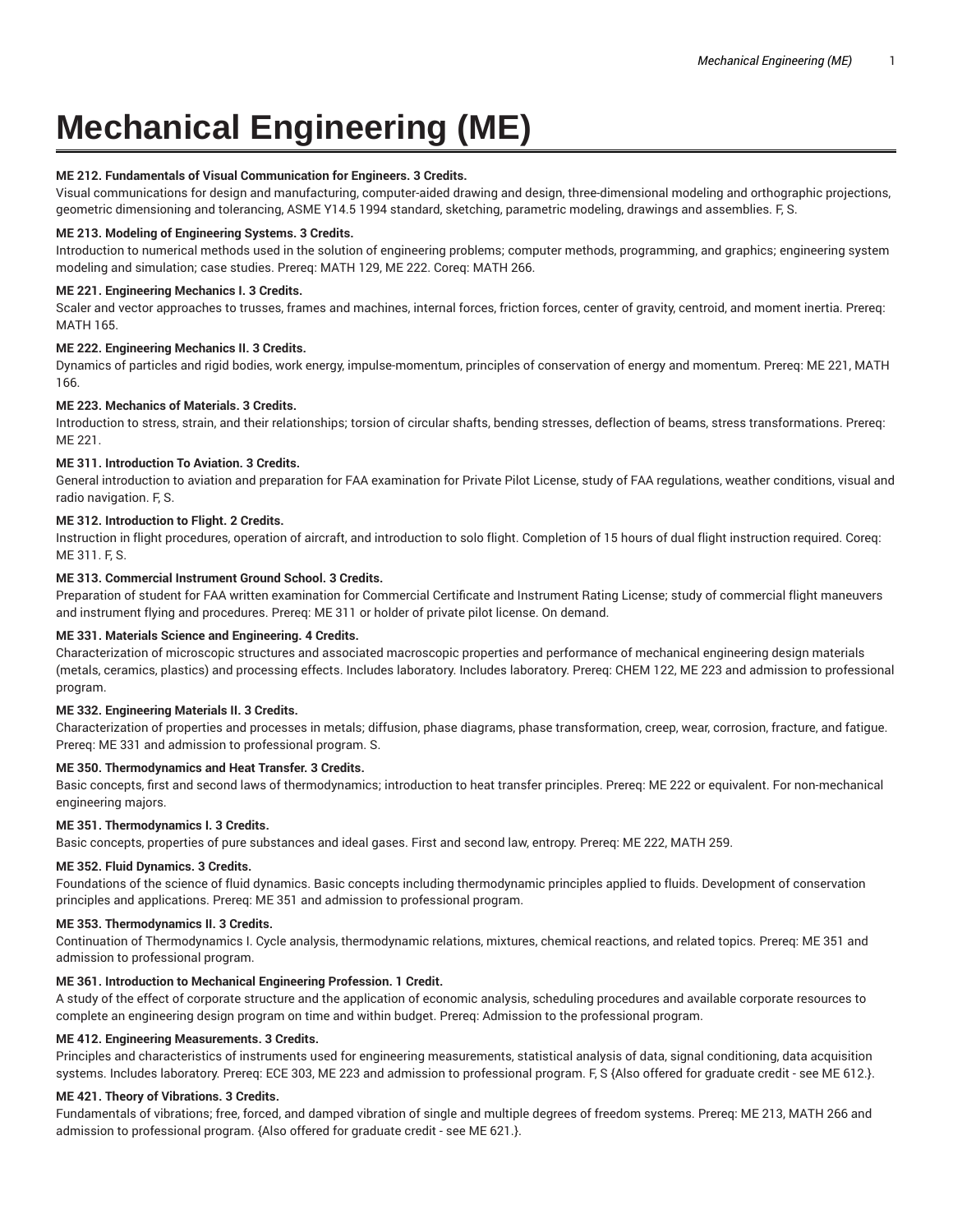# **ME 435. Plastics and Injection Molding Manufacturing. 3 Credits.**

See Industrial and Manufacturing Engineering for description. {Also offered for graduate credit - see ME 635.}.

# **ME 436. Biopolymers and Biocomposites. 3 Credits.**

Structure/properties/synthesis of biopolymers, biomaterials and engineered biocomposites derived from plant based materials. An interdisciplinary course designed for undergraduate students. Introduction to science and engineering of converting biorenewable resources into novel biobased materials and products. Introduction to principles and concepts critical to successful design of polymeric biomaterials, coatings, and biocomposites. Understanding environmental impacts through life cycle analysis (LCA). Prereq: CHEM 122 and at least junior standing. Cross-listed with CHEM 436 and CPM 436. {Also offered for graduate credit - See ME 636.}.

#### **ME 437. Engineering Ceramics. 3 Credits.**

Study the crystal and defect structures to determine the electrical and mass transport behaviors in ceramic materials. Investigation on microstructure of ceramic materials and its effect on optical, magnetic, dielectic, and thermo-mechanical properties. Prereq: ME 223, ME 331 and admission to the ME professional program.

# **ME 442. Machine Design I. 3 Credits.**

Application of engineering mechanics, material properties, and failure theories to the design of reliable machine components. Prereq: Admission to professional program. Co-req: ME 331. {Also offered for graduate credit - see ME 642.}.

#### **ME 443. Machine Design II. 3 Credits.**

Application of methods, procedures, and standards used in the design and selection of mechanical components and elements, including springs, roller and journal bearings, gears, brakes, belts and flexible elements. Prereq: ME 442 and admission to the professional ME program. {Also offered for graduate credit - see ME 643.}.

#### **ME 454. Heat and Mass Transfer. 3 Credits.**

Principles of heat transfer by conduction, convection, and radiation. Introduction to mass transfer principles. Prereq: ME 213, ME 352, MATH 266 and admission to professional program. {Also offered for graduate credit - see ME 654.}.

#### **ME 457. Thermal Systems Laboratory. 3 Credits.**

Investigation of thermal, fluid and mechanical systems and instrumentations. Statistical methods are used in data collection and analysis. Prereq: Admission to professional program. Co-req: ME 454.

# **ME 461. Design Project I. 3 Credits.**

Capstone student project in design, analysis, and experimental investigation in mechanical engineering. Prereq: ME 361. Coreq: ME 443, ME 454, Senior standing in ME. Prereq: admission to professional program.

#### **ME 462. Design Project II. 3 Credits.**

Capstone student project in design, analysis, and experimental investigation in mechanical engineering. Prereq: ME 461 and admission to professional program.

# **ME 468. Introduction to Biomechanics. 3 Credits.**

Introduction to the fundamentals of biomechanics including force analysis, mechanics of deformable bodies; stress and strain, transport phenomena, and viscoelasticity, as well as their applications on the biomechanics of soft and hard tissues. Prereq: ME 223 and ME 352 and admission to the professional ME program. {Also offered for graduate credit - see ME 668.}.

#### **ME 470. Renewable Energy Technology. 3 Credits.**

Introduction to energy renewable technology, solar thermal energy systems, solar photovoltaic systems, wind to electric energy conversion systems, biomass energy resources and conversion processes, urban waste to energy from pyrolosis plants, hydrogen energy and fuel cells. Prereq: ME 350 or ME 351. {Also offered for graduate credit - see ME 670.}.

#### **ME 471. Experimental Stress Analysis. 3 Credits.**

Introduction to experimental techniques for the measurement of stresses and strains, including strain gages, optical methods, photoelasticity, and brittle coatings. Prereq: ME 442 and admission to professional program. {Also offered for graduate credit - see ME 671.}.

## **ME 472. Fatigue and Fracture of Metals. 3 Credits.**

Causes and effects of fatigue failure and fracture of metals, analytical methods for fatigue design and fatigue life prediction, fatigue crack initiation and propagation, fatigue testing and validation. Prereq: ME 442 and admission to professional program. {Also offered for graduate credit - see ME 672.}.

#### **ME 473. Engineering with Polymeric Materials. 3 Credits.**

This course will introduce basic polymer materials including plastics, rubbers, adhesives; structures, properties, and relationships of polymers; additives; processing technologies, applications and development. Prereq: ME 331 and admission to professional program. {Also offered for graduate credit - see ME 673}.

# **ME 474. Mechanics of Composite Materials. 3 Credits.**

Materials, properties, stress, and strength analyses; engineering design and manufacturing aspects of short and continuous fiber-reinforced materials. Prereq: ME 331 and admission to professional program. {Also offered for graduate credit - see ME 674.}.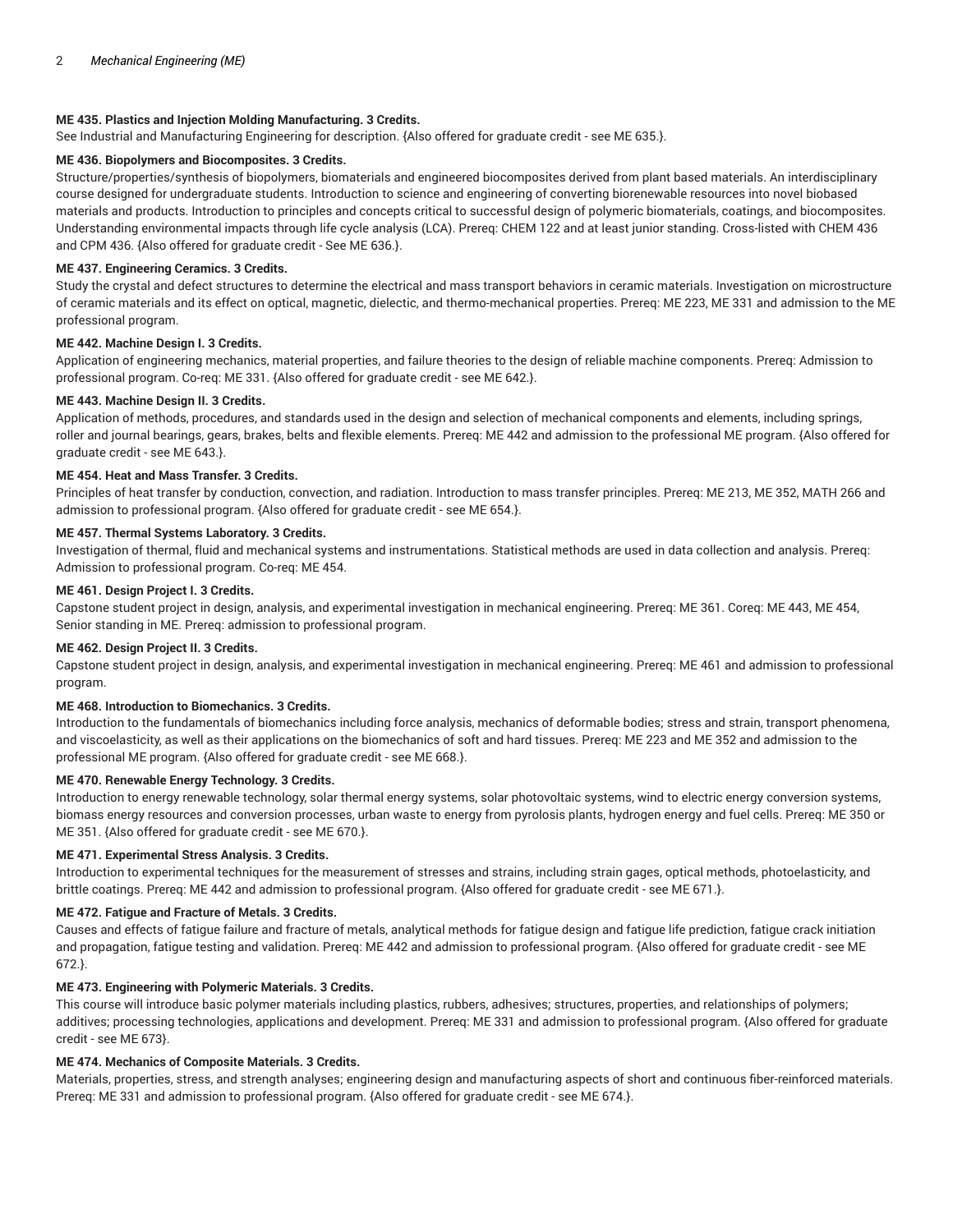# **ME 475. Automatic Controls. 3 Credits.**

Introduction to industrial automatic controls. Theory and applications of pneumatic control, continuous process control, and programmable logic control. Demonstrations and discussion of the current industrial practice. Prereq: MATH 266 and admission to professional program. {Also offered for graduate credit - see ME 675.}.

## **ME 476. Mechatronics. 3 Credits.**

Design and development of mechatronic systems that require an integrated knowledge of mechanical engineering, electronics, computer science and control theory. Prereq: ME 412 or ME 475 and admission to professional program. {Also offered for graduate credit - see ME 676.}.

#### **ME 477. ME Finite Element Analysis. 3 Credits.**

Introduction to the finite element method and its application to problems in mechanical engineering, including stress analysis. Prereq: ME 442 and ME 213 or ABEN 255 and admission to professional program. {Also offered for graduate credit - see ME 677.}.

# **ME 478. Advanced Flow Diagnostics. 3 Credits.**

Introduction and review of fundamentals of advanced thermal and fluid measurement techniques for engineering applications including advanced laser and optical diagnostics, high speed imaging, infrared thermography, fiber optics, fluorescence, etc. Prereq: ME 352 and admission to the professional program in Mechanical Engineering. {Also offered for graduate credit - See ME 678}.

#### **ME 480. Biofluid Mechanics. 3 Credits.**

Overview of fluid dynamical phenomena in biological systems; flow behavior of fluids in living organisms; application of fluid mechanics to the cardiovascular system and blood circulation. Prereq: ME 352 and admission to professional program. {Also offered for graduate credit - see ME 680.}.

#### **ME 481. Fundmentals of Energy Conversion. 3 Credits.**

Introduction to electric power generating systems and their major components such as turbines, boilers, condensers, and cooling towers. Prereq: ME 351 and admission to professional program. {Also offered for graduate credit - see ME 681.}.

## **ME 483. Introduction to Computational Fluid Dynamics. 3 Credits.**

Introduction to the methods and analysis techniques used in numerical solutions of fluid flow, heat and mass transfer problems of practical engineering interest. Prereq: ME 352 and admission to professional program. {Also offered for graduate credit - see ME 683.}.

#### **ME 484. Gas Turbines. 3 Credits.**

Theory and design of gas turbines and components. Prereq: ME 454 and admission to professional program. {Also offered for graduate credit - see ME 684.}.

#### **ME 485. Heating, Ventilation and Air Conditioning. 3 Credits.**

Application of the basic fundamentals of thermodynamics, heat transfer, and fluid flow to heating, ventilating, and air conditioning. Prereq: ME 352 and admission to professional program. {Also offered for graduate credit - see ME 685.}.

#### **ME 486. Nanotechnology and Nanomaterials. 3 Credits.**

This course covers principles of nanotechnology, nanomaterials and develops a framework for their understanding. The basic tools of nanotechnology: nanoscale characterization, physics and materials design will be discussed in the context of current technological advances. Prereq: Senior standing in Engineering or Sciences. Cross-listed with CE 486. {Also offered for graduate credit - see ME 686.}.

#### **ME 487. Internal Combustion Engines. 3 Credits.**

Theory and practice of power and propulsion engines utilizing gas as a working substance. Study of gas turbines, spark, and compression ignition engines are included along with hybrid systems. Prereq: ME 351 and admission to professional program. {Also offered for graduate credit - see ME 687.}.

#### **ME 488. Introduction to Aerodynamics. 3 Credits.**

Introductory aerodynamics, aerodynamic characteristics of airfoils, and other components subjected to inviscid-incompressible flows; dynamics of compressible fluids; shock waves, one-dimensional flow, expansion waves in two-dimensional flow, and compressible flow over aerodynamic bodies. Prereq: ME 352 and admission to professional program or graduate standing. {Also offered for graduate credit - see ME 688.}.

# **ME 489. Vehicle Dynamics. 3 Credits.**

Fundamental science and engineering underlying the design and operation of vehicles. Use of previous knowledge of statics, kinematics, dynamics, and machine design. Prereq: ME 222 and admission to professional program. {Also offered for graduate credit - see ME 689.}.

# **ME 612. Engineering Measurements. 3 Credits.**

Principles and characteristics of instruments used for engineering measurements, statistical analysis of data, signal conditioning, data acquisition systems. Includes laboratory. {Also offered for undergraduate credit - see ME 412.}.

# **ME 621. Theory of VIbrations. 3 Credits.**

Fundamentals of vibrations; free, forced, and damped vibration of single and multiple degrees of freedom systems. {Also offered for undergraduate credit - see ME 421.}.

# **ME 635. Plastics and Injection Molding Manufacturing. 3 Credits.**

Product and process engineering for manufacturers of plastic products; material evaluation and selection, mold design, process design, quality evalutaion of manufactured plastic parts. Cross-listed with IME 635. {Also offered for undergraduate credit - see ME 435.}.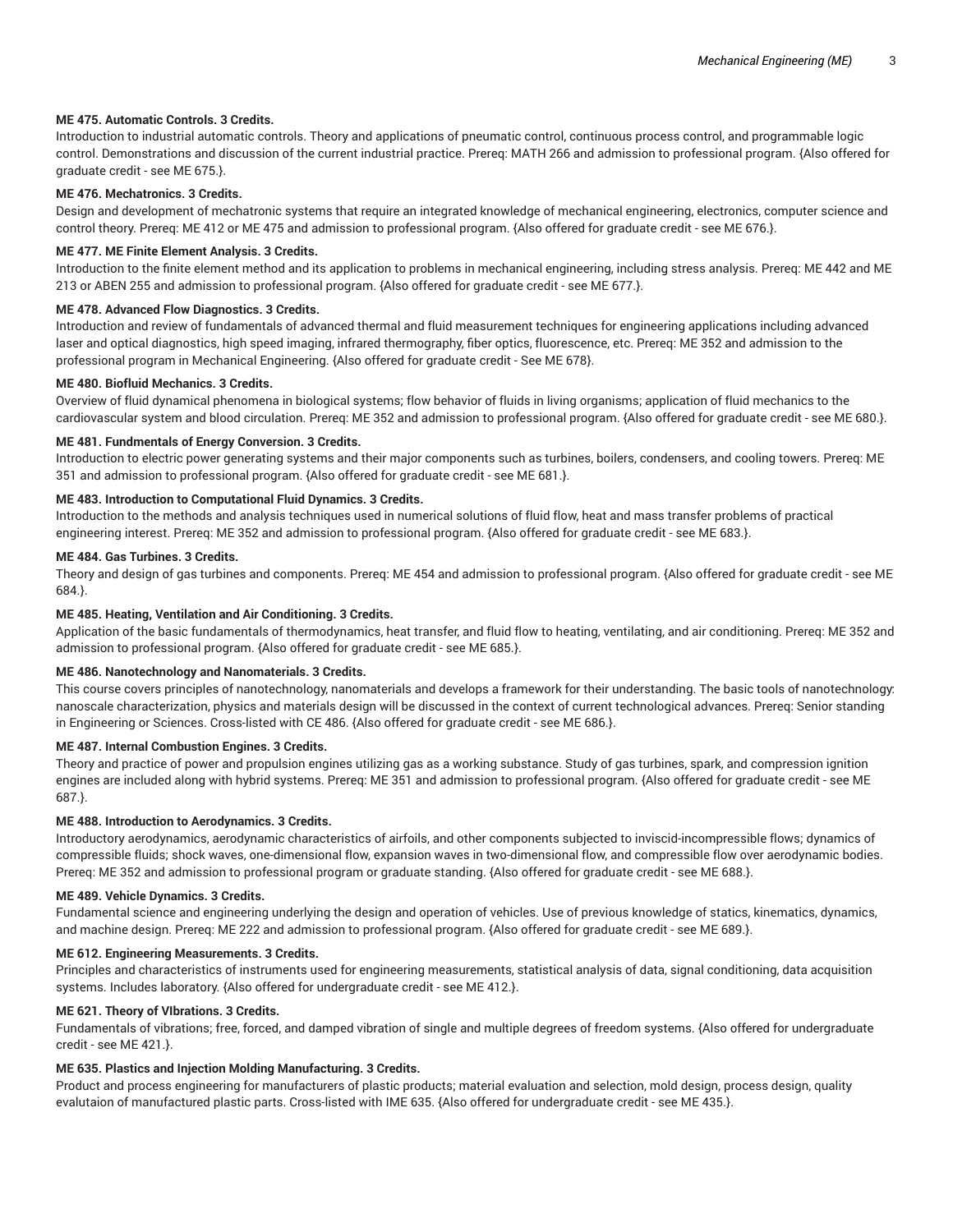# **ME 636. Biopolymers and Biocomposites. 3 Credits.**

Structure/properties/synthesis of biopolymers, biomaterials and engineered biocomposites derived from plant based materials. An interdisciplinary course designed for graduate students. Introduction to science and engineering of converting biorenewable resources into novel biobased materials and products. Introduction to principles and concepts critical to successful design of polymeric biomaterials, coatings, and biocomposites. Understanding environmental impacts through life cycle analysis (LCA). Cross-listed with CHEM 636 and CPM 636. {Also offered for undergraduate credit - See ME 436.}.

# **ME 637. Engineering Ceramics. 3 Credits.**

Study the crystal and defect structures to determine the electrical and mass transport behaviors in ceramic materials. Investigation on microstructure of ceramic materials and its effect on optical, magnetic, dielectic, and thermo-mechanical properties. {Also offered for undergraduate credit - see ME 437.}.

# **ME 642. Machine Design I. 3 Credits.**

Application of engineering mechanics, material properties, and failure theories to the design of reliable machine components. {Also offered for undergraduate credit - see ME 442.}.

## **ME 643. Machine Design II. 3 Credits.**

Application of methods, procedures, and standards used in the design and selection of mechanical components and elements, including springs, roller and journal bearings, gears, brakes, belts and flexible elements. {Also offered for undergraduate credit - see ME 443.}.

# **ME 654. Heat and Mass Transfer. 3 Credits.**

Principles of heat transfer by conduction, convection, and radiation. Introduction to mass transfer principles. {Also offered for undergraduate credit see ME 454.}.

# **ME 668. Introduction to Biomechanics. 3 Credits.**

Introduction to the fundamentals of biomechanics including force analysis, mechanics of deformable bodies; stress and strain, transport phenomena, and viscoelasticity, as well as their applications on the biomechanics of soft and hard tissues. {Also offered for undergraduate credit - see ME 468.}.

# **ME 670. Renewable Energy Technology. 3 Credits.**

Introduction to energy renewable technology, solar thermal energy systems, solar photovoltaic systems, wind to electric energy conversion systems, biomass energy resources and conversion processes, urban waste to energy from pyrolosis plants, hydrogen energy and fuel cells. {Also offered for undergraduate credit - see ME 470.}.

# **ME 671. Experimental Stress Analysis. 3 Credits.**

Introduction to experimental techniques for the measurement of stresses and strains, including strain gages, optical methods, photoelasticity, and brittle coatings. {Also offered for undergraduate credit - see ME 471.}.

# **ME 672. Fatigue and Fracture of Metals. 3 Credits.**

Causes and effects of fatigue failure and fracture of metals, analytical methods for fatigue design and fatigue life prediction, fatigue crack initiation and propagation, fatigue testing and validation. {Also offered for undergraduate credit - see ME 472.}.

# **ME 673. Polymer Engineering. 3 Credits.**

This course will introduce basic polymer materials including plastics, rubbers, adhesives; structures, properties, and relationships of polymers; additives; processing technologies, applications and development. {Also offered for undergraduate credit - see ME 473.}.

#### **ME 674. Mechanics of Composite Materials. 3 Credits.**

Materials, properties, stress, and strength analyses; engineering design and manufacturing aspects of short and continuous fiber-reinforced materials. {Also offered for undergraduate credit - see ME 474.}.

# **ME 675. Automatic Controls. 3 Credits.**

Introduction to industrial automatic controls. Theory and applications of pneumatic control, continuous process control, and programmable logic control. Demonstrations and discussion of the current industrial practice. {Also offered for undergraduate credit - see ME 475.}.

# **ME 676. Mechatronics. 3 Credits.**

Design and development of mechatronic systems that require an integrated knowledge of mechanical engineering, electronics, computer science and control theory. {Also offered for undergraduate credit - see ME 476.}.

#### **ME 677. ME Finite Element Analysis. 3 Credits.**

Introduction to the finite element method and its application to problems in mechanical engineering, including stress analysis. {Also offered for undergraduate credit - see ME 477.}.

# **ME 678. Advanced Flow Diagnostics. 3 Credits.**

Introduction and review of fundamentals of advanced thermal and fluid measurement techniques for engineering applications including advanced laser and optical diagnostics, high speed imaging, infrared thermography, fiber optics, fluorescence, etc. {Also offered for undergraduate credit - See ME 478}.

# **ME 680. Biofluid Mechanics. 3 Credits.**

Overview of fluid dynamical phenomena in biological systems; flow behavior of fluids in living organisms; application of fluid mechanics to the cardiovascular system and blood circulation. {Also offered for undergraduate credit - see ME 480.}.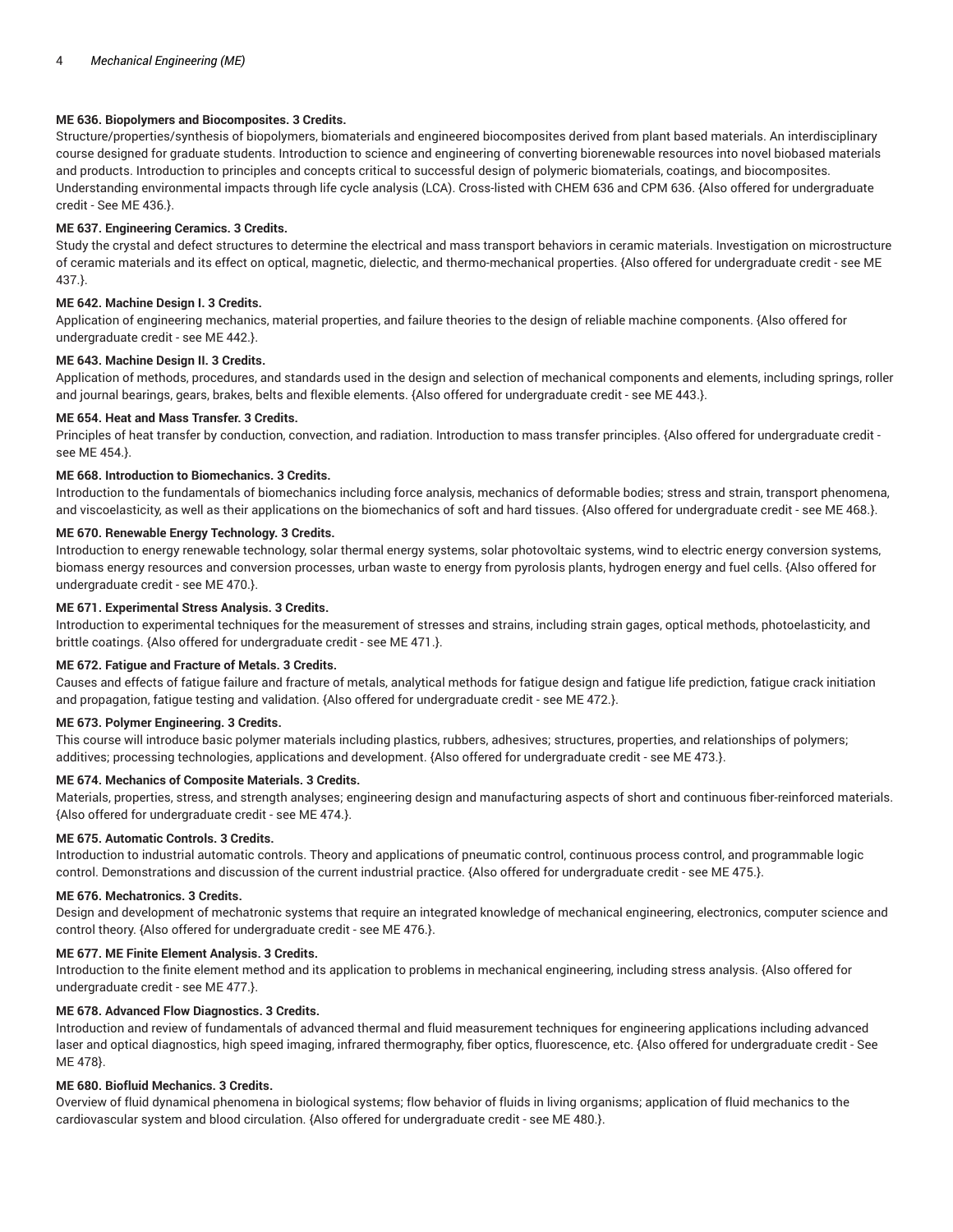# **ME 681. Fundamentals of Energy Conversion. 3 Credits.**

Introduction to electric power generating systems and their major components such as turbines, boilers, condensers, and cooling towers. {Also offered for undergraduate credit - see ME 481.}.

# **ME 683. Introduction to Computational Fluid Dynamics. 3 Credits.**

Introduction to the methods and analysis techniques used in numerical solutions of fluid flow, heat and mass transfer problems of practical engineering interest. {Also offered for undergraduate credit - see ME 483.}.

#### **ME 684. Gas Turbines. 3 Credits.**

Theory and design of gas turbines and components. Prereq: ME 654. {Also offered for undergraduate credit - see ME 484.}.

#### **ME 685. Heating, Ventilation and Air Conditioning. 3 Credits.**

Application of the basic fundamentals of thermodynamics, heat transfer, and fluid flow to heating, ventilating, and air conditioning. {Also offered for undergraduate credit - see ME 485.}.

# **ME 686. Nanotechnology and Nanomaterials. 3 Credits.**

This course covers principles of nanotechnology, nanomaterials and develops a framework for their understanding. The basic tools of nanotechnology: nanoscale characterization, physics and materials design will be discussed in the context of current technological advances. {Also offered for undergraduate credit - see ME 486.}.

# **ME 687. Internal Combustion Engines. 3 Credits.**

Theory and practice of power and propulsion engines utilizing gas as a working substance. Study of gas turbines, spark, and compression ignition engines. {Also offered for undergraduate credit - see ME 487.}.

# **ME 688. Introduction to Aerodynamics. 3 Credits.**

Introductory aerodynamics, aerodynamic characteristics of airfoils, and other components subjected to inviscid-incompressible flows; dynamics of compressible fluids; shock waves, one-dimensional flow, expansion waves in two-dimensional flow, and compressible flow over aerodynamic bodies. {Also offered for undergraduate credit - see ME 488.}.

# **ME 689. Vehicle Dynamics. 3 Credits.**

Fundamental science and engineering underlying the design and operation of vehicles. Use of previous knowledge of statics, kinematics, dynamics, and machine design. {Also offered for undergraduate credit - see ME 489.}.

#### **ME 711. Advanced Engineering Analysis. 3 Credits.**

Mathematical analysis and numerical treatment of engineering problems, eigenvalue problems in lumped and distributed parameter systems, advanced mathematics applied to engineering design.

#### **ME 712. Advanced Finite Element Analysis. 3 Credits.**

Application of finite element methods to problems of plasticity, viscoplasticity, fracture, vibrations, fluids, material and geometric non-linearity, and heat transfer. Recommended: ME 677.

# **ME 717. Advanced Controls for Mechanical Systems. 3 Credits.**

Analysis and design of multivariable control systems for robust stabilization and optimal performance of mechanical systems.

#### **ME 720. Continuum Mechanics. 3 Credits.**

Tensor analysis in affined and metric spaces, kinematics of motion, general principles of continuum mechanics and postulates on constitutive laws. Two 75-minute lectures. Cross-listed with CE 720.

#### **ME 721. Advanced Dynamics. 3 Credits.**

Newtonian dynamics; dynamics of particles; dynamics of rigid bodies; multi-body dynamics; variational principles; principle of virtual work; d'Alembert's principle; Hamilton's principle; Lagrange's equation of motion; kinematics of rigid bodies; solutions of nonholonomic equations of motion.

#### **ME 722. Advanced Mechanics of Materials. 3 Credits.**

Stress, deformation, failure analysis of deformable bodies and structures under static and dynamic loadings, fundamental concepts and definitions in stress, strain, energy methods, plasticity, fracture, fatigue, creep, contact, impact and stability of solid bodies and plate bending problems.

#### **ME 725. Advanced Mechanics and Failure of Composites. 3 Credits.**

Concepts in static, dynamics, impact, and thermal analysis of anisotropic elastic materials are covered. Different failure theories, laminated theories, and micromechanics formulations of composites are reviewed in detail.

# **ME 726. Fracture Mechanics. 3 Credits.**

Linear elastic fracture mechanics, energy release rate, stress intensity factor, J-integral, elasto-plastic fracture, crack tip plasticity, crack propagation, fracture fatigue crack growth, fracture tests, fracture in polymers, ceramics and composite materials.

#### **ME 728. Stress Waves in Solids. 3 Credits.**

Introduction to fundamental concepts and principles of stress waves propagating in solid materials and relevant applications and experimental techniques.

#### **ME 729. Advanced Vibrations. 3 Credits.**

Newton-Euler method; Lagrange's method; frequency response; modal analysis; eigenvalue problems; second-order stiffness systems (rod, shaft and string); Euler-Bernoulli beam theory; Rayleigh beam theory; Timoshenko beam theory; extended operator; membranes.